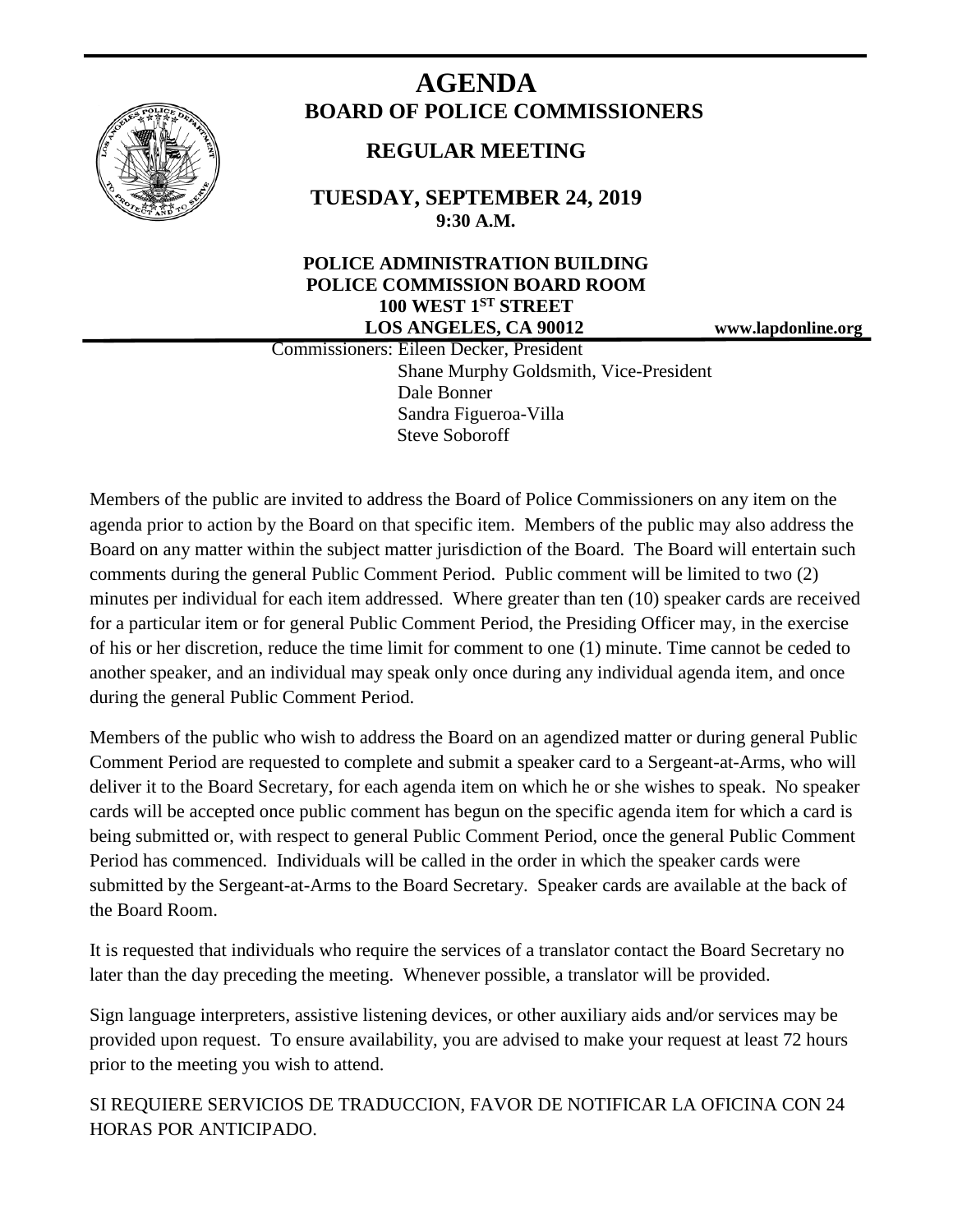#### **1. REGULAR AGENDA ITEMS**

A. DEPARTMENT'S REPORT, dated September 17, 2019, relative to seventy-two monetary donations totaling \$70,250.00 from The Los Angeles Police Relief Association, for the  $11<sup>th</sup>$  Annual Los Angeles Police Relief Association Fitness Challenge, for the benefit of various Areas and individuals of the Los Angeles Police Department, as set forth. **IBPC #19-0261** 

Recommendation(s) for Board action:

APPROVE the Department's report and ACCEPT the donations.

B. DEPARTMENT'S REPORT, dated September 18, 2019, relative to seven monetary donations totaling \$37,394.92 (\$15,000, \$6,000.00, \$2,055.18, \$7,226.12, \$3,120.00, \$1,688.00, \$2,305.62) from the Los Angeles Police Foundation and from the Mathew 25:35 Foundation, to fund six community events and one executive briefing, for the benefit of various Areas and Groups of the Los Angeles Police Department, as set forth. [\[BPC #19-0260\]](http://www.lapdpolicecom.lacity.org/092419/BPC_19-0260.pdf)

Recommendation(s) for Board action:

APPROVE the Department's report and ACCEPT the donation.

C. DEPARTMENT'S REPORT, dated September 24, 2019, relative to a monetary donation of \$70,000.00 from the Los Angeles Police Foundation, to support the Department's Cadet Youth Program officers overtime during the 15-week academy, to benefit the Community Engagement Group of the Los Angeles Police Department, as set forth. **IBPC** #19-0259]

Recommendation(s) for Board action:

REVIEW the Department's report and TRANSMIT to the Mayor and City Council for ACCEPTANCE.

D. DEPARTMENT'S REPORT, dated September 10, 2019, relative to the Destruction of Obsolete and Duplicate Records for various Areas and Divisions of the Los Angeles Police Department, as set forth. **IBPC #19-0262** 

Recommendation(s) for Board action:

APPROVE the Department's report and TRANSMIT to City Clerk, Records Management Officer.

 E. DEPARTMENT'S REPORT, dated September 17, 2019, relative to Reporting a Non-Categorical Use of Force Incident-Revised, as set forth. **IBPC #19-0254** 

Recommendation(s) for Board action:

APPROVE the Department's report.